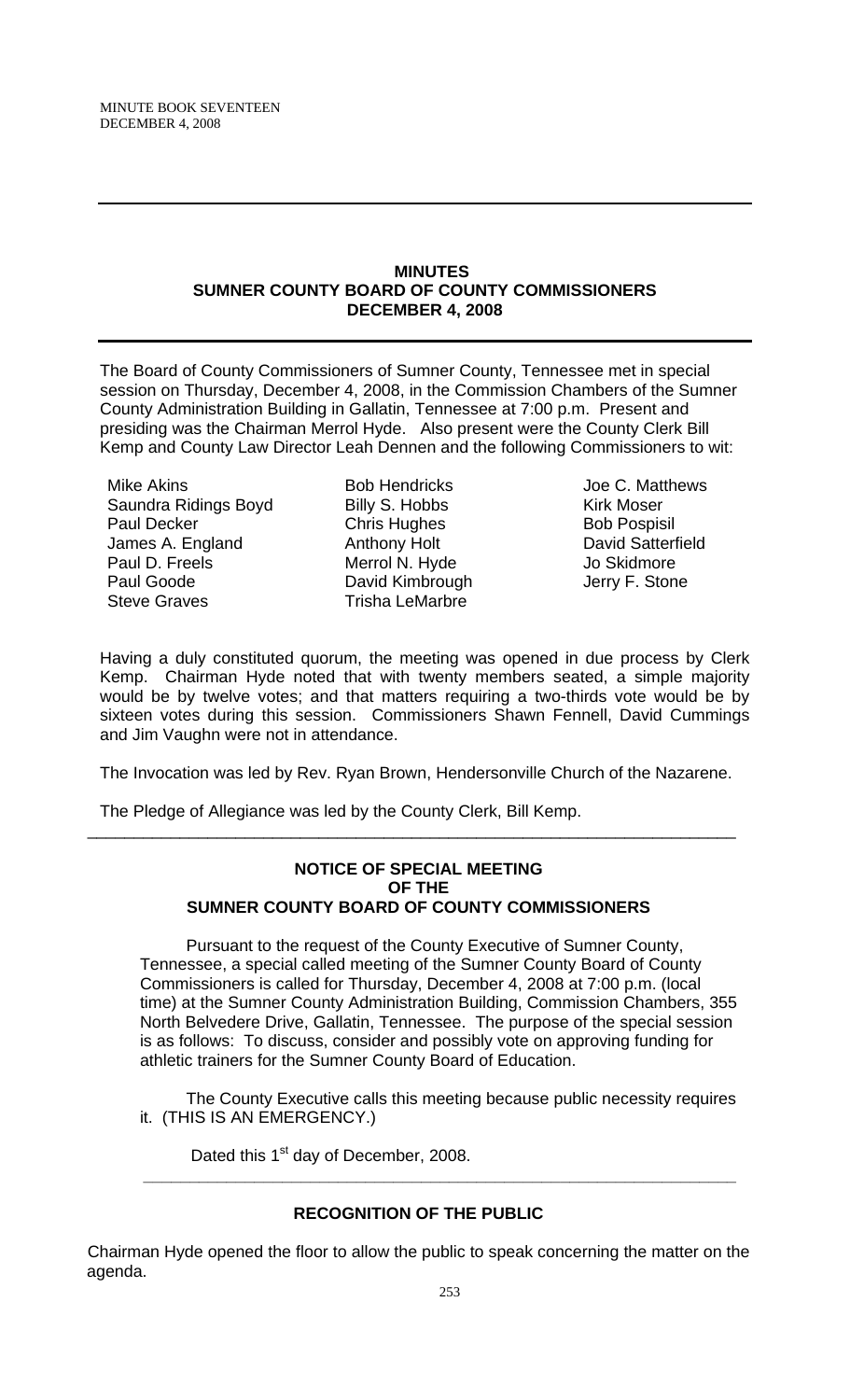Don Long, Sumner County Board of Education member, reported on the action of the Board at its called meeting earlier in the evening. The Board passed a General Purpose School Fund Amendment line item transfer to continue the trainer program, with Sumner Regional Hospital sharing in the amount of \$130,000.00 to maintain the program; the Sumner Memorial Foundation tentatively providing \$65,000.00; and the Board agreeing to fund \$65,000.00. The transfer of \$65,000.00 came from two Medical Insurance line items to Professional Services. Mr. Long stated that the Board reserved the option of coming back to the Commission to fund the matter if funds run short at the end of Fiscal Year 2008-09.

With no one else wishing to speak, recognition of the public was closed.

 Commissioner Goode moved, seconded by Commissioner Satterfield, to approve the transfer.

\_\_\_\_\_\_\_\_\_\_\_\_\_\_\_\_\_\_\_\_\_\_\_\_\_\_\_\_\_\_\_\_\_\_\_\_\_\_\_\_\_\_\_\_\_\_\_\_\_\_\_\_\_\_\_\_\_\_\_\_\_\_\_\_\_\_\_\_\_

The electronic vote was recorded in the following manner:

| <b>Akins</b> |                | Utley            |   | Graves       |          |
|--------------|----------------|------------------|---|--------------|----------|
| Satterfield  | Y              | <b>Matthews</b>  | Y | <b>Boyd</b>  | Y        |
| England      | Y              | <b>Hendricks</b> | Y | LeMarbre     | Υ        |
| Moser        | Y              | <b>Decker</b>    | Y | Hyde         | Y        |
| Hughes       | Y              | Kimbrough        | Y | Goode        | Y        |
| Skidmore     | Y              | Freels           | Y | <b>Stone</b> | Y        |
| <b>Hobbs</b> | Y              | Pospisil         |   |              |          |
| 0812S-01     | <b>Yes: 20</b> | <b>No: 0</b>     |   | Abs: 0       | 07:07 PM |

 Chairman Hyde declared the resolution approved by the body on the first and final reading. The resulting resolution was recorded in the following manner:

### 0812-01S A RESOLUTION APPROVING AN AMENDMENT TO THE 2008-09  **GENERAL PURPOSE SCHOOL FUND IN THE AMOUNT OF \$65,000.00 AS SHOWN ON THE ATTACHED SCHEDULE**

 **BE IT RESOLVED** by the Sumner County Board of County Commissioners meeting in special session on this the 4<sup>th</sup> day of December, 2008, that this body hereby approves the amendment to the 2008-2009 General Purpose School Fund in the amount of \$65,000.00 as set forth on attachment A (in file).

# **ADJOURNMENT**

 **\_\_\_\_\_\_\_\_\_\_\_\_\_\_\_\_\_\_\_\_\_\_\_\_\_\_\_\_\_\_\_\_\_\_\_\_\_\_\_\_\_\_\_\_\_\_\_\_\_\_\_\_\_\_\_\_\_\_\_\_\_\_\_\_** 

Chairman Hyde declared the Commission meeting adjourned at 7:10 p.m.

\_\_\_\_\_\_\_\_\_\_\_\_\_\_\_\_\_\_\_\_\_\_\_\_\_\_\_\_\_\_\_\_ \_\_\_\_\_\_\_\_\_\_\_\_\_\_\_\_\_\_\_\_\_\_\_\_\_\_\_\_\_\_\_ BILL KEMP, CLERK MERROL HYDE, CHAIRMAN

Prepared by Maria A. Moser Approved on